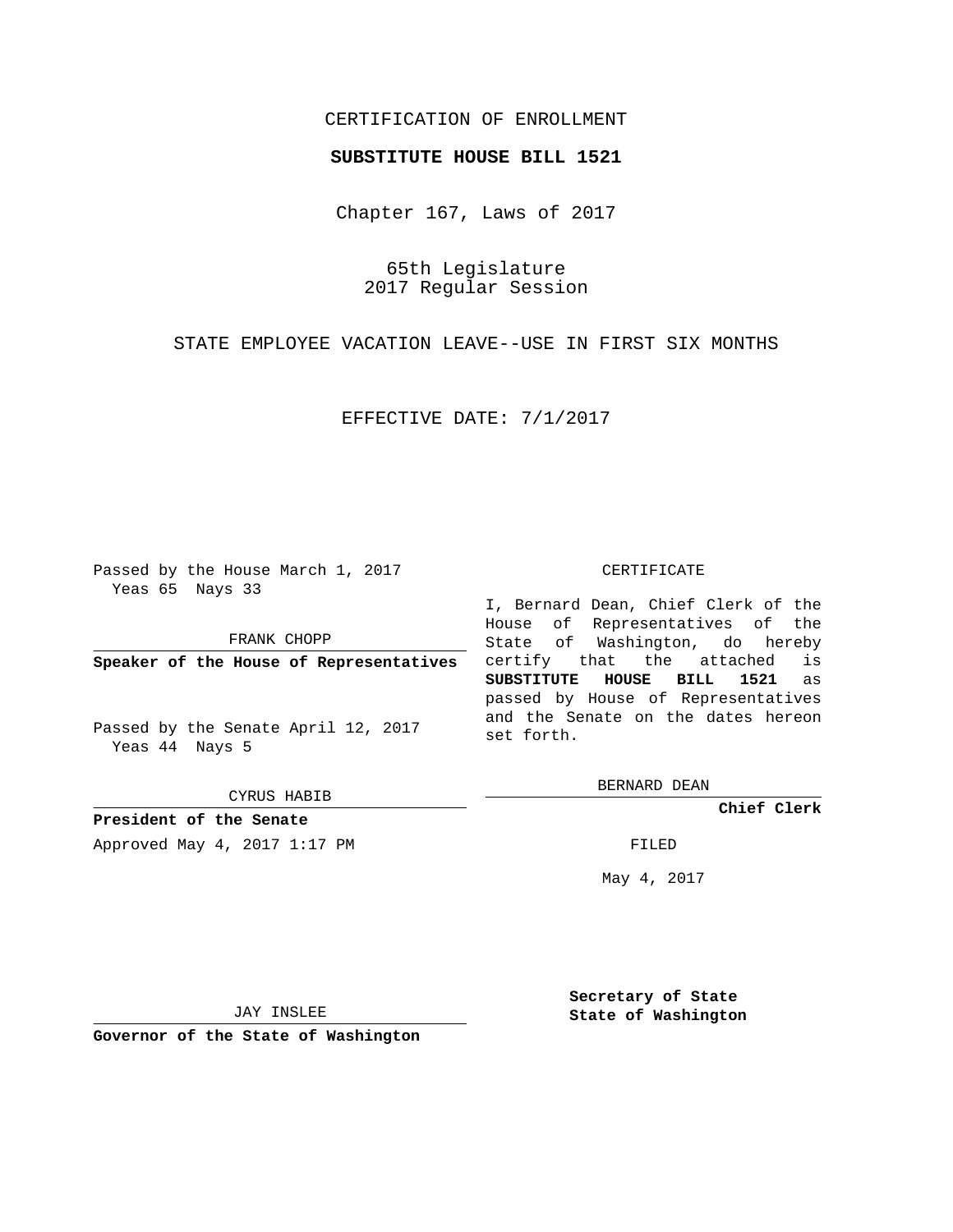### **SUBSTITUTE HOUSE BILL 1521**

Passed Legislature - 2017 Regular Session

## **State of Washington 65th Legislature 2017 Regular Session**

**By** House State Government, Elections & Information Technology (originally sponsored by Representatives Dolan, Doglio, Ormsby, Appleton, Bergquist, and Pollet; by request of Office of Financial Management)

READ FIRST TIME 02/13/17.

 AN ACT Relating to removing the requirement that an employee must work at least six months before taking vacation leave; amending RCW 43.01.040, 43.01.044, and 43.01.041; providing an effective date; and 4 declaring an emergency.

5 BE IT ENACTED BY THE LEGISLATURE OF THE STATE OF WASHINGTON:

6 **Sec. 1.** RCW 43.01.040 and 2011 1st sp.s. c 43 s 449 are each 7 amended to read as follows:

8 Each subordinate officer and employee of the several offices, 9 departments, and institutions of the state government shall be 10 entitled under their contract of employment with the state government 11 to not less than ((<del>one working day</del>)) <u>eight hours</u> of vacation leave 12 with full pay for each month of employment ((<del>if said employment is</del> 13 continuous for six months)).

14 Each such subordinate officer and employee shall be entitled 15 under such contract of employment to not less than ((one)) eight 16 additional ((<del>working day</del>)) hours of vacation with full pay each year 17 for satisfactorily completing the first two, three, and five 18 continuous years of employment respectively.

19 Such part-time officers or employees of the state government who 20 are employed on a regular schedule of duration of not less than one 21 year shall be entitled under their contract of employment to that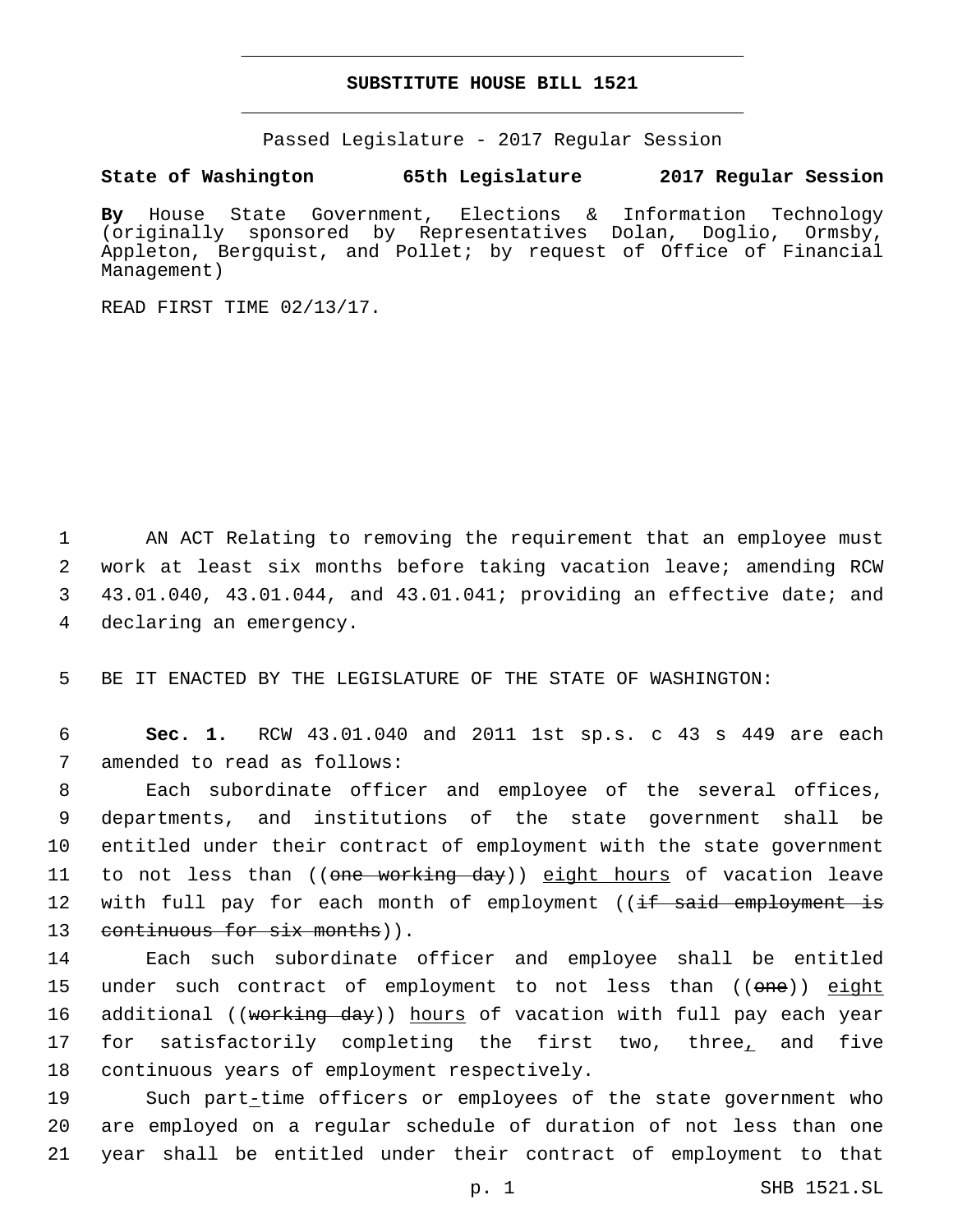1 fractional part of the vacation leave that the total number of hours 2 of such employment bears to the total number of hours of full-time 3 employment.

4 Each subordinate officer and employee of the several offices, 5 departments, and institutions of the state government shall be 6 entitled under his or her contract of employment with the state 7 government to accrue unused vacation leave not to exceed ((thirty 8 working days)) two hundred forty hours. Officers and employees 9 transferring within the several offices, departments, and 10 institutions of the state government shall be entitled to transfer 11 such accrued vacation leave to each succeeding state office, 12 department, or institution. All vacation leave shall be taken at the 13 time convenient to the employing office, department, or institution: 14 PROVIDED, That if a subordinate officer's or employee's request for 15 vacation leave is deferred by reason of the convenience of the 16 employing office, department, or institution, and a statement of the 17 necessity therefor is retained by the agency, then the aforesaid 18 maximum ((thirty working days)) two hundred forty hours of accrued 19 unused vacation leave shall be extended for each month said leave is 20 so deferred.

21 **Sec. 2.** RCW 43.01.044 and 1983 c 283 s 1 are each amended to read as follows:22

23 As an alternative, in addition to the provisions of RCW 43.01.040 24 authorizing the accumulation of vacation leave in excess of ((thirty 25 days)) two hundred forty hours with the filing of a statement of 26 necessity, vacation leave in excess of ((thirty days)) two hundred 27 forty hours may also be accumulated as provided in this section but 28 without the filing of a statement of necessity. The accumulation of 29 leave under this alternative method shall be governed by the 30 following provisions:

31 (1) Each subordinate officer and employee of the several offices, 32 departments, and institutions of state government may accumulate the 33 vacation leave ((days)) hours between the time ((thirty days)) two 34 hundred forty hours is accrued and his or her anniversary date of 35 state employment.

 (2) All vacation ((days)) hours accumulated under this section shall be used by the anniversary date and at a time convenient to the employing office, department, or institution. If an officer or employee does not use the excess leave by the anniversary date, then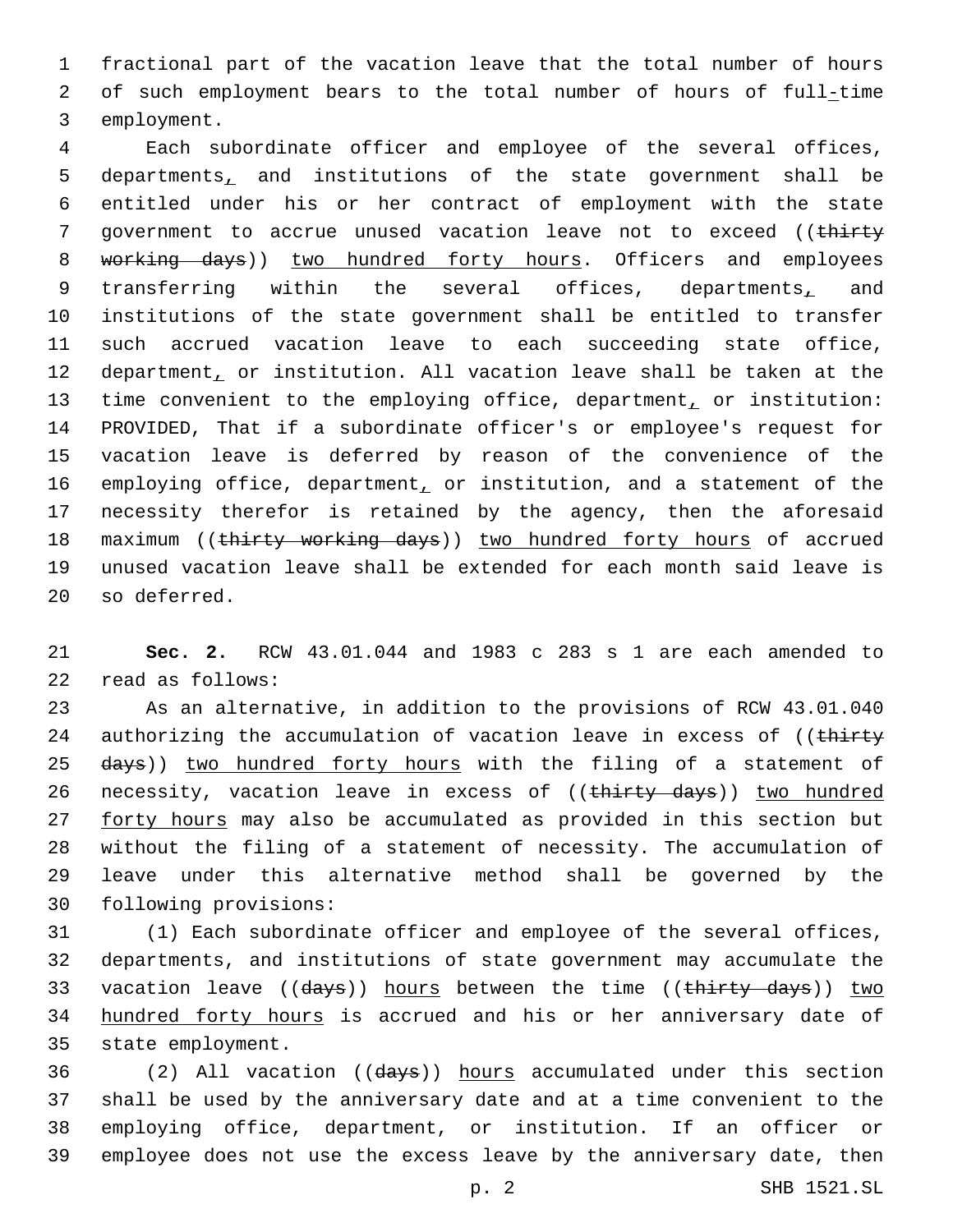such leave shall be automatically extinguished and considered to have 2 never existed.

 (3) This section shall not result in any increase in a retirement allowance under any public retirement system in this state.

 (4) Should the legislature revoke any benefits or rights provided under this section, no affected officer or employee shall be entitled thereafter to receive such benefits or exercise such rights as a 8 matter of contractual right.

 (5) Vacation leave credit acquired and accumulated under this section shall never, regardless of circumstances, be deferred by the 11 employing office, department, or institution by filing a statement of 12 necessity under the provisions of RCW 43.01.040.

 (6) Notwithstanding any other provision of this chapter, on or 14 after July 24, 1983, a statement of necessity for excess leave( $(\tau)$ ) 15 shall, as a minimum, include the following: (a) The specific number 16 of ((days)) hours of excess leave; and (b) the date on which it was authorized. A copy of any such authorization shall be sent to the 18 department of retirement systems.

 **Sec. 3.** RCW 43.01.041 and 2011 1st sp.s. c 39 s 13 are each 20 amended to read as follows:

 Officers and employees referred to in RCW 43.01.040 whose employment is terminated by their death, reduction in force, 23 resignation, dismissal, or retirement, who have been employed for at 24 least six continuous months, and who have accrued vacation leave as specified in RCW 43.01.040 or 43.01.044, shall be paid therefor under their contract of employment, or their estate if they are deceased, or if the employee in case of voluntary resignation has provided 28 adequate notice of termination. ((Annual)) Vacation leave accumulated under RCW 43.01.044 is not to be included in the computation of retirement benefits. From July 1, 2011, through June 29, 2013, the amount of pay received by an employee under the provisions of this section shall not be reduced by any temporary salary reduction.

 Should the legislature revoke any benefits or rights provided under chapter 292, Laws of 1985, no affected officer or employee shall be entitled thereafter to receive such benefits or exercise 36 such rights as a matter of contractual right.

 NEW SECTION. **Sec. 4.** This act is necessary for the immediate preservation of the public peace, health, or safety, or support of

p. 3 SHB 1521.SL